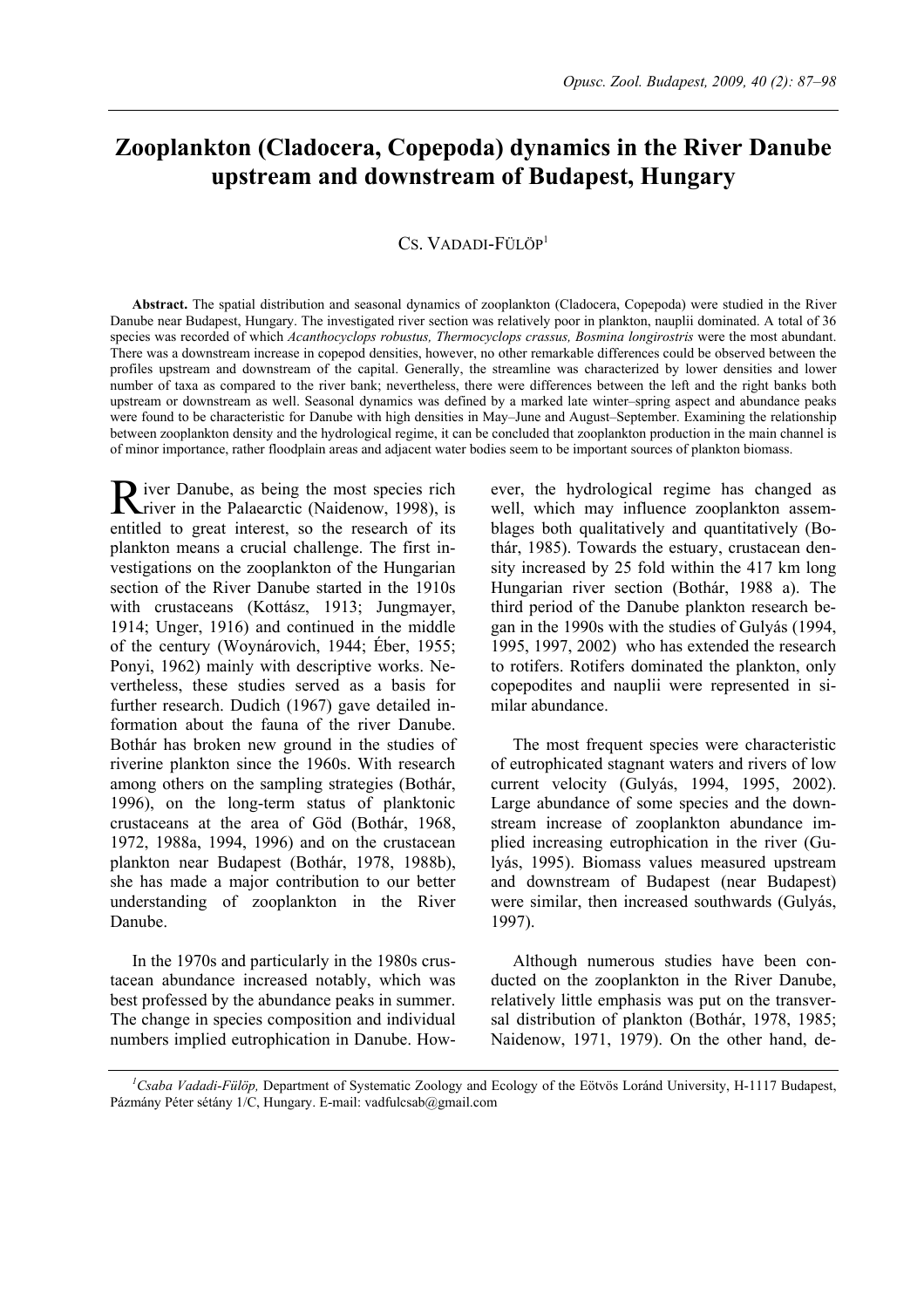tailed surveys have been performed on the horizontal distribution of zooplankton along the river (Bothár, 1973, 1982, 1988 a; Gulyás, 2002; Pujin 1990; Naidenow & Schewzowa, 1990, 1991).

The objectives of this study were (1) to get a comprehensive picture of the crustacean plankton near Budapest, (2) to describe the community structure both from qualitative and quantitative points of view, (3) to present the spatial and temporal changes of microcrustacean plankton considering the hydrological regime as a possible driving force.

## **MATERIALS AND METHODS**

#### **Study sites**

River Danube is the second longest river in Europe, it is more than 2800 km long with a catchment area of  $817,000$  km<sup>2</sup>. The Hungarian section occupies 417 km. The middle section is 377 km long and has a relatively balanced hydrological regime, which is controlled by the water discharge of the upper section. In the middle section, current velocity ranges between 0.8–1.2 m  $sec^{-1}$  in the upper layers, which can reach the values of  $2-2.5 \text{ m} \text{ sec}^{-1}$  during flooding events. The water level fluctuation takes 5–8 m, discharge values range from 500 (low water period) to  $6000-8000$  (flood)  $m^3$  s<sup>-1</sup>. The shoreline is mostly regulated, rip-rap is characteristic of this section.

The present study was conducted in the main channel of the River Danube at two profiles upstream and downstream of Budapest (Újpest–-Békásmegyer, 1657 rkm and Tököl–Százhalombatta, 1623 rkm) (Fig. 1). The general characteristics of the two profiles are similar, but the sampling site of Tököl–Százhalombatta is characterized by gravel banks interrupted occasionally with rip-rap, whereas in the profile of Újpest–Békásmegyer rip-rap is the main component. There was no macrovegetation either at the upstrem or at the downstream profile throughout the years. The sampling point of Békásmegyer is situated in the downstream section of the Danube arm of Szentendre, near to the estuary into the main channel.

The study sites were designated on the basis of our objectives, i.e. possibilities for transversal sampling (ferry), and sampling profiles upstream and downstream of Budapest.

#### **Sampling and data analysis**

Samples were collected at biweekly intervals from October 2006 to September 2008 at two sampling profiles each containing three sampling sites (stream line, left bank and right bank). Samples taken at the river bank were performed at water depth of some 1–2 metres. During the winter period (between December and February) zooplankton was sampled monthly. 100 litres of water were taken from the surface water layer (upper 50 cm water column) and filtered through a plankton net (50 µm mesh size). The material collected was preserved *in situ* in 4% formaldehyde solution. A total of 270 samples were collected and analysed. Nauplii were counted in 5 ml subsamples in special counting chambers after homogenization. For the taxonomic determination of the animals identification keys by Gulyás and Forró (1999, 2001), Einsle (1993), Amoros (1984) and Dussart (1969) were used. Copepods and cladocerans were identified to species level, however, copepods belonging to the suborder Harpacticoida and ostracods were only counted.

Water temperature was measured *in situ* whereas conductivity was measured in laboratory. Water discharge and water level data (1645.5 rkm) were obtained from the Environmental and Water Research Institute ("VITUKI"). Water residence time was calculated with the formula:

$$
R = 0.08 A_d^{0.6} / Q^{0.1}
$$

where R is the residence time at the sampling site (days),  $A_d$  watershed area upstream of the sampling site (km<sup>2</sup>), and Q river discharge (m<sup>3</sup> s<sup>-1</sup>) (Soballe & Kimmel, 1987). We used the discharge data measured at Budapest (1646.5 rkm). In order to explore the temporal patterns, cluster analysis and non-metric multidimensional scaling (NMDS) using the Euclidean distance were performed (with standardized data).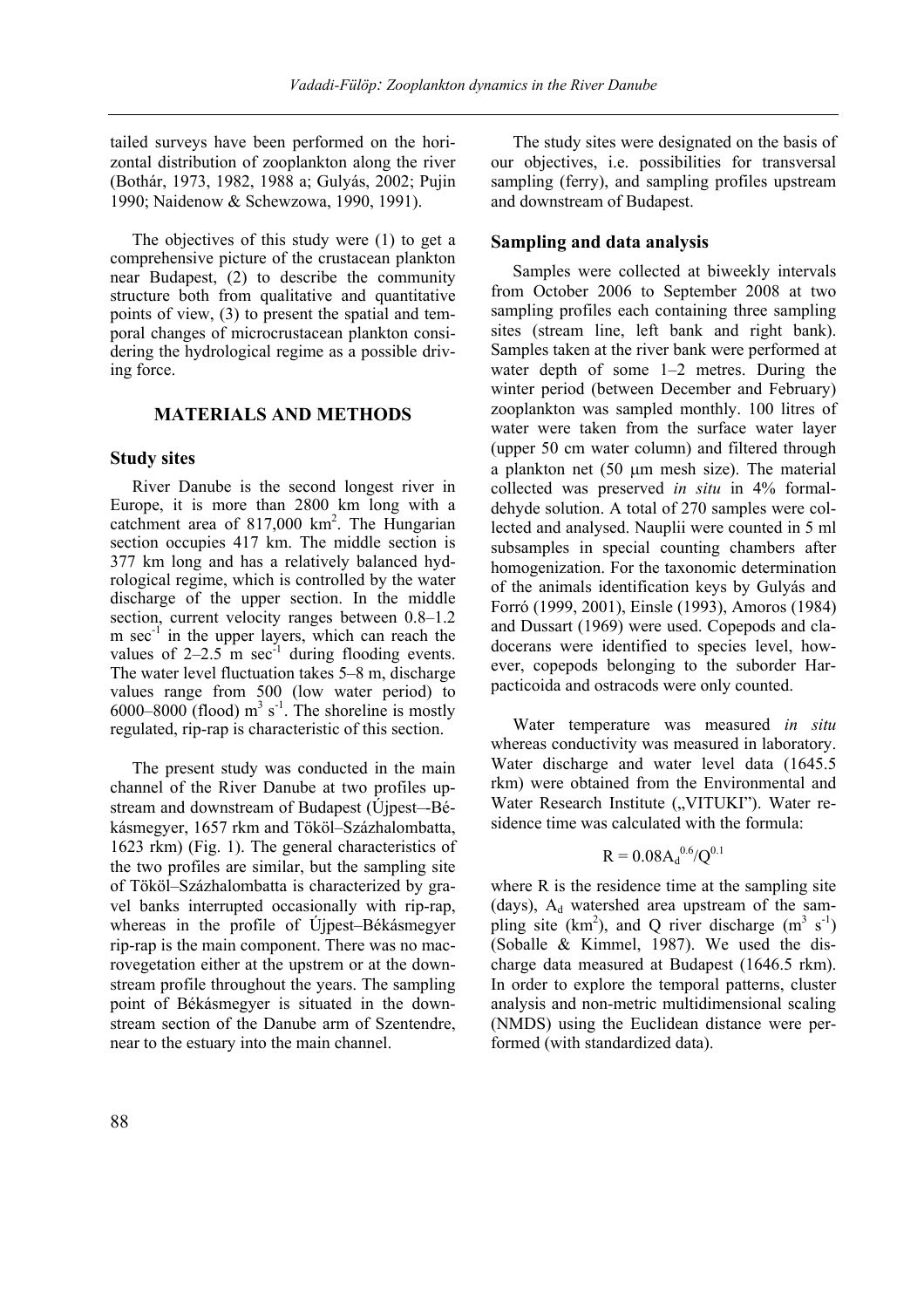

**Figure 1.** The study area and the sampling sites ( $\bullet$ )

Correspondence analysis was applied to demonstrate the relationship between species and sampling sites, that is certain species seem to be more abundant at a definite sampling site. Diversity t-test is a useful tool to compare the diversities of the sampling sites by calculating the Shannon diversity of each sampling site and comparing the diversities statistically. Linear correlation was used to detect any significant association between some environmental variables and zooplankton community. When necessary, data were transformed (log, square root) to obtain the normal distribution. Significant differences were identified at p < 0.05. All data analyses were performed using the PAST program (Hammer *et al*., 2001).

### **RESULTS**

During the study period, water level varied between 83 and 689 cm-s, maxima were recorded in September of 2007. This marked peak was two times higher than other peaks. Low water level occurred in the year of 2006, whereas relatively high water level persisted in spring and summer of 2008. Discharge values (ranged between 1030 and  $6420 \text{ m}^3 \text{ sec}^{-1}$ ) strongly followed this pattern. Despite some deviations, the annual discharge pattern typical of river systems in the temperate region was observed with low water period in autumn and winter, and discharge peaks in early and late spring. Water residence time ranged between 48 and 58 days (Figs. 2 a–d). Water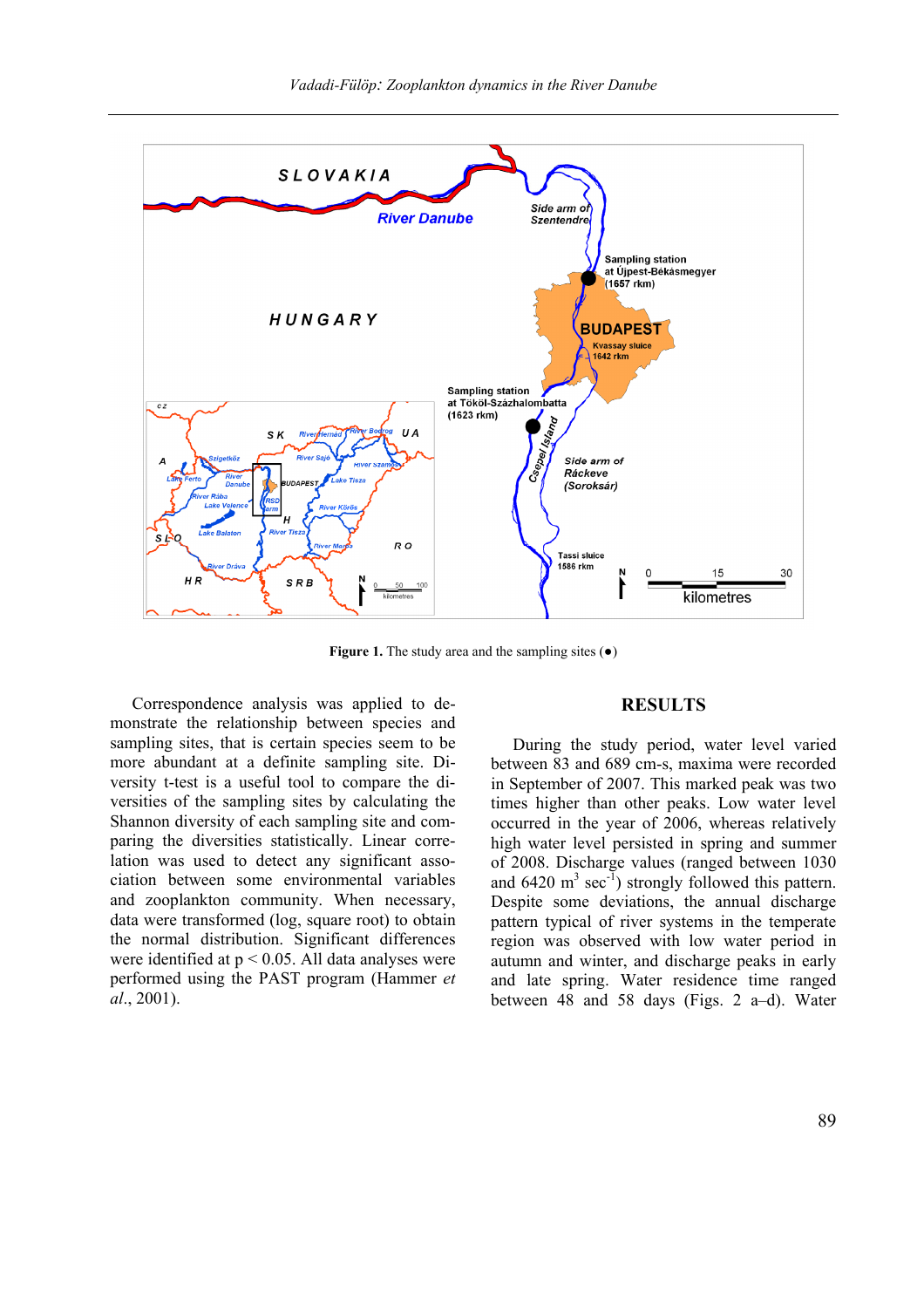

**Figures 2 a–c.** Hydrological parameters recorded during the study period. a = water level, b = discharge, c = water residence time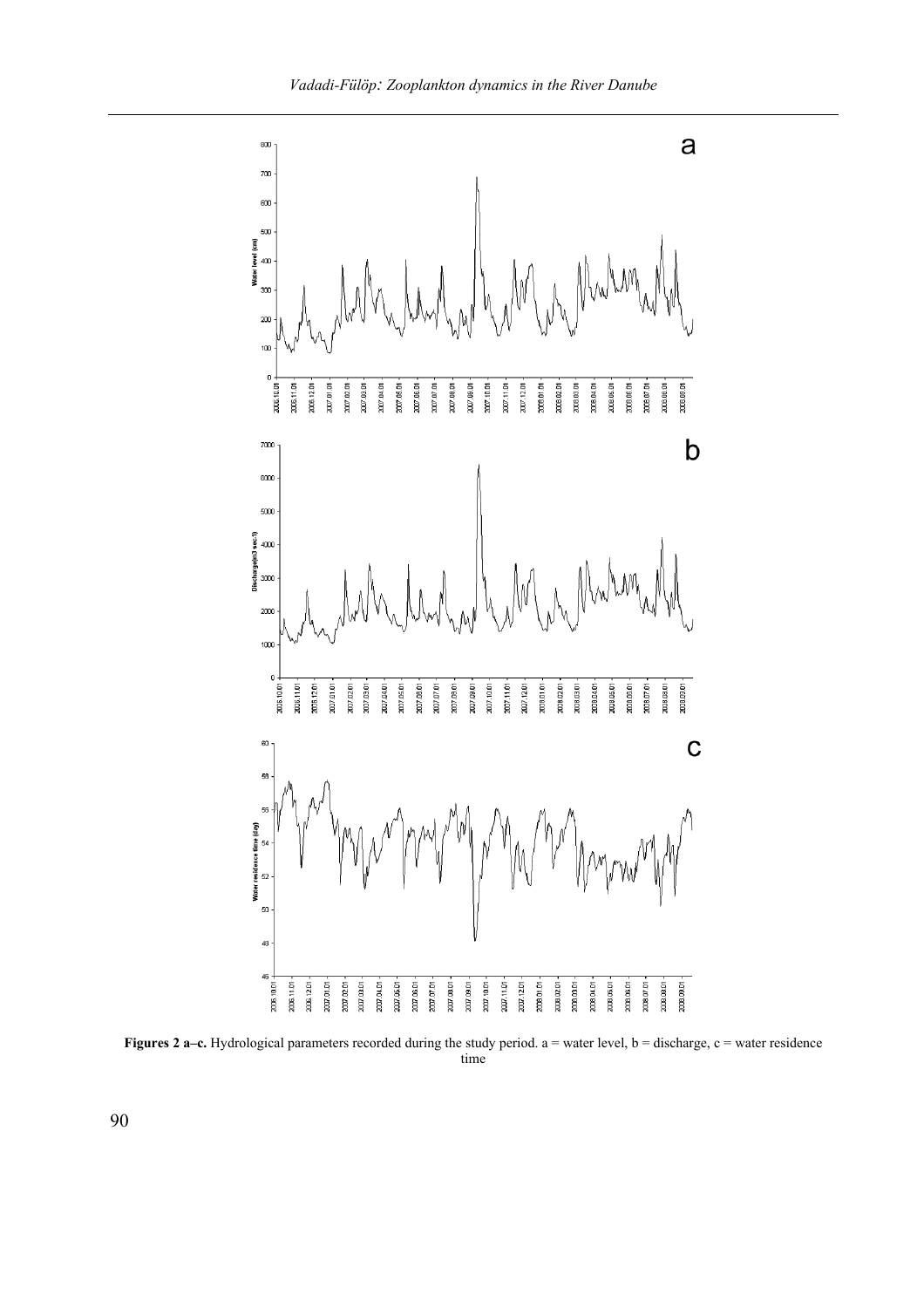

Figure 2 d. Water temperature recorded during the study period

temperatures showed typical annual cycle, maximum values were observed in June–August (23–24 $\textdegree$ C) and minimum in January (0.5  $\textdegree$ C). There was a negative relationship between water level and conductivity both upstream  $(r = 0.40; p$  $= 0.0073$ ) and downstream (r = 0.38; p = 0.0118) of Budapest over the study period.

A total of 36 species were observed of which 11 belonged to copepods and 25 to cladocerans (Table 1). *Diacyclops crassicaudis* was recorded for the first time in the Hungarian section of the River Danube. The occurrence of *Diaphanosoma mongolianum* in the main channel of the Danube is new, as it was only reported from the Szigetköz backwaters and few water bodies respectively (Gulyás & Forró, 1999). Frequent species included *Acanthocyclops robustus, Thermocyclops crassus, Bosmina longirostris, Alona rectangula, Chydorus sphaericus*, moreover harpacticoid copepods were also determining. The species number in the streamline was similar upstream and downstream (17–16 species), 10 common species were recorded. The distribution of the species number within the sampling profile was more dispersed downstream with a maximum of 30 species detected at Tököl. The relative abundance of nauplii was mostly greater than that of other zooplankton groups, whereas adult copepods and copepodites were represented in similar abundances. Cladocerans contributed up to 19.5% of the total density upstream of Budapest and 18.1% downstream, respectively.

The percentage compositions of the zooplankton community upstrem and downstream of the capital are presented in Figs. 3–4. There is evidence of a remarkable downstream increase in copepod densities meaning that adult copepod densities became doubled and copepodit densities increased by 18%. This phenomenon is mainly due to the fact that the relative contribution of *Thermocyclops crassus* increased considerably at the downstream profile, although calanoid densities increased as well. Such notable longitudinal differences cannot be seen either in cladoceran community composition, or in nauplii.

Generally, the streamline was characterized by lower individual numbers and lower number of taxa in comparison with the river bank (Table 2), however, there were also differences between the left and the right banks both upstream or downstream of Budapest. Average densities ranged between 5.08 and 12.96 ind./100 litres, whereas maximum density reached 87 ind./100 litres at Békásmegyer. Note that nauplii densities are included as well, these results suggest that the river is poor in planktonic crustaceans. Regarding diversities it seemed to be essential to present the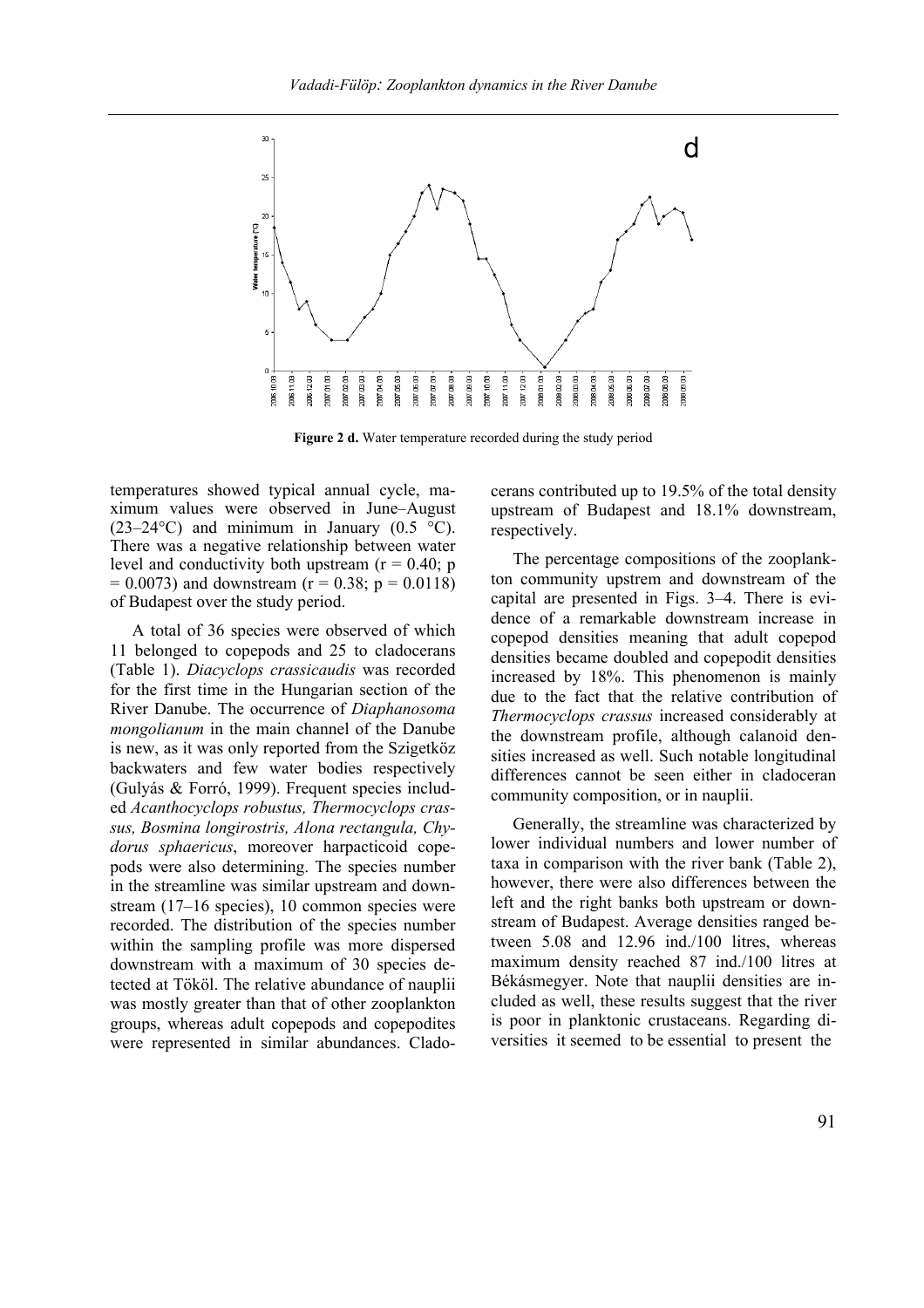**Table 1.** Zooplankton taxa recorded in the River Danube (October 2006 to September 2008) and their codes. Abbreviations: B: Békásmegyer (right bank); UBS: Újpest–Békásmegyer streamline; U: Újpest (left bank); Sz: Százhalombatta (right bank); TSzS: Tököl–Százhalombatta streamline; T: Tököl (left bank)

| Taxa                                          | Code  |        | B<br><b>UBS</b>   |        | U      |                  |                 | Sz        |                   |           |        | <b>TSzS</b>      |        | т   |        |        |        |                                            |                  |
|-----------------------------------------------|-------|--------|-------------------|--------|--------|------------------|-----------------|-----------|-------------------|-----------|--------|------------------|--------|-----|--------|--------|--------|--------------------------------------------|------------------|
|                                               |       |        |                   |        |        |                  |                 |           |                   |           |        |                  |        |     |        |        |        | 060708060708060708060708060708060708060708 |                  |
| <b>CLADOCERA</b>                              |       |        |                   |        |        |                  |                 |           |                   |           |        |                  |        |     |        |        |        |                                            |                  |
| Alona affinis (Leydig, 1860)                  | Aaff  |        |                   | $^{+}$ |        |                  |                 |           |                   | $^{+}$    |        |                  |        |     |        | $^{+}$ |        |                                            | $^{+}$           |
| Alona guttata Sars, 1862                      | Agut  |        | $^{+}$            |        |        |                  |                 |           |                   |           |        |                  |        |     |        |        |        | $^{+}$                                     |                  |
| Alona intermedia Sars, 1862                   | Aint  |        | $^{+}$            |        |        |                  |                 |           |                   |           |        |                  |        |     |        |        |        |                                            |                  |
| Alona quadrangularis (O. F. Müller, 1785)     | Aqua  | $+$    | $^{+}$            |        |        | $^{+}$           |                 |           | $^{+}$            | $^{+}$    |        | $^{+}$           | $^{+}$ |     |        |        |        | $^{+}$                                     |                  |
| Alona rectangula Sars, 1862                   | Arec  | $^{+}$ | $+$               | $+$    | $^{+}$ | $+$              |                 |           | $^{+}$            |           |        | $^{+}$           | $+$    | $+$ |        | $+$    |        | $^{+}$                                     |                  |
| Bosmina coregoni Baird, 1857                  | Bcor  |        |                   |        |        |                  |                 |           |                   |           |        |                  |        |     |        |        |        |                                            | $^{+}$           |
| Bosmina longirostris (O. F. Müller, 1785)     | Blon  |        | $^{+}$            | $^{+}$ | $^{+}$ | $^{+}$           | $^{+}$          |           | $\ddot{}$         | $^{+}$    |        | $^{+}$           | $^{+}$ |     | $^{+}$ | $^{+}$ |        | $+$                                        | $^{+}$           |
| Chydorus sphaericus (O. F. Müller, 1776)      | Csph  | $+$    |                   | $^{+}$ |        | $^{+}$           | $^{+}$          | $\ddot{}$ | $\ddot{}$         | $\ddot{}$ |        |                  | $+$    |     | $^{+}$ | $+$    |        |                                            | $+$              |
| Daphnia cucullata Sars, 1862                  | Deuc  |        | $^{+}$            |        |        | $^{+}$           | $+$             |           | $^{+}$            | $^{+}$    |        | $^{+}$           | $+$    |     | $^{+}$ | $^{+}$ | $^{+}$ | $+$                                        | $\,+\,$          |
| Daphnia longispina O. F. Müller, 1785         | Dlon  |        | $^{+}$            |        |        | $^{+}$           |                 |           | $^{+}$            |           |        |                  |        |     | $^{+}$ |        |        |                                            | $\boldsymbol{+}$ |
| Diaphanosoma brachyurum (Liévin, 1848)        | Dbra  |        | $^{+}$            |        |        |                  |                 |           | $^{+}$            |           |        |                  |        |     |        |        |        |                                            |                  |
| Diaphanosoma mongolianum Uéno, 1938           | Dmon  |        |                   |        |        |                  |                 |           |                   |           |        |                  | $^{+}$ |     |        |        |        |                                            | $^{+}$           |
| Disparalona rostrata (Koch, 1841)             | Dros  |        |                   |        |        |                  | $+$             |           | $+$               | $^{+}$    |        |                  | $^{+}$ |     |        |        |        |                                            | $\boldsymbol{+}$ |
| Graptoleberis testudinaria (Fischer, 1848)    | Gtes  |        | $^{+}$            |        |        |                  |                 |           |                   |           |        |                  |        |     |        |        |        |                                            |                  |
| Iliocryptus sordidus (Liévin, 1848)           | Isor  |        |                   | $^{+}$ |        |                  |                 |           |                   | $^{+}$    |        | $\overline{+}$   | $^{+}$ |     | $^{+}$ |        |        |                                            | $\boldsymbol{+}$ |
| Leydigia acanthocercoides (Fischer, 1854)     | Laca  |        |                   |        |        |                  |                 |           |                   |           |        |                  |        |     |        |        |        | $^{+}$                                     |                  |
| Leydigia leydigi (Schoedler, 1863)            | Lley  |        |                   |        |        |                  |                 |           | $^{+}$            |           |        | $^{+}$           |        |     |        |        |        |                                            |                  |
| Macrothrix hirsuticornis Norman & Brady, 1867 | Mhir  |        |                   | $+$    |        |                  |                 |           | $^{+}$            | $^{+}$    |        | $^{+}$           | $^{+}$ |     |        | $^{+}$ |        |                                            | $+$              |
| Macrothrix laticornis (Fischer, 1848)         | Mlat  |        |                   |        |        |                  |                 |           | $^{+}$            |           |        |                  |        |     |        |        |        | $^{+}$                                     |                  |
| Moina macrocopa (Straus, 1820)                | Mmac  |        | $^{+}$            |        |        |                  |                 |           | $^{+}$            |           |        |                  |        |     |        |        |        |                                            |                  |
| Moina micrura Kurz, 1874                      | Mmic  |        | $^{+}$            |        |        | $^{+}$           | $^{+}$          |           | $^{+}$            |           |        | $^{+}$           | $^{+}$ |     |        |        |        |                                            | $+$ +            |
| Pleuroxus aduncus (Jurine, 1820)              | Padu  |        |                   |        |        |                  |                 |           |                   |           |        | $^{+}$           |        |     |        |        |        | $^{+}$                                     |                  |
| Scapholeberis mucronata (O. F. Müller, 1785)  | Smuc  |        | $^{+}$            |        |        |                  | $^{+}$          |           |                   | $^{+}$    |        |                  |        |     |        | $^{+}$ |        |                                            |                  |
| Sida crystallina (O. F. Müller, 1776)         | Scry  |        |                   |        |        |                  |                 |           |                   |           |        |                  |        |     |        |        |        | $^{+}$                                     |                  |
| Simocephalus vetulus (O. F. Müller, 1776)     | Svet  |        | $^{+}$            |        |        |                  |                 |           |                   |           |        |                  |        |     |        |        |        |                                            |                  |
| <b>COPEPODA</b>                               |       |        |                   |        |        |                  |                 |           |                   |           |        |                  |        |     |        |        |        |                                            |                  |
| <b>CALANOIDA</b>                              |       |        |                   |        |        |                  |                 |           |                   |           |        |                  |        |     |        |        |        |                                            |                  |
| Eudiaptomus gracilis (Sars, 1863)             | Egrac |        |                   |        |        | $^{+}$           |                 |           |                   |           |        |                  | $^{+}$ |     |        |        |        | $+$                                        | $+$              |
| Eurytemora velox (Lilljeborg, 1853)           | Evel  |        | $^{+}$            |        |        |                  |                 |           | $+$               | $^{+}$    |        | $^{+}$           | $+$    |     | $^{+}$ | $+$    |        | $+$                                        | $\boldsymbol{+}$ |
| <b>CYCLOPOIDA</b>                             |       |        |                   |        |        |                  |                 |           |                   |           |        |                  |        |     |        |        |        |                                            |                  |
| Acanthocyclops robustus (Sars, 1863)          | Arob  |        | $^{+}$            |        | $^{+}$ | $^{+}$           | $\! + \!\!\!\!$ | $^{+}$    |                   | $^{+}$    | $^{+}$ | $^{+}$           | $^{+}$ |     |        | $^{+}$ | $^{+}$ | $+$                                        |                  |
| Acanthocyclops vernalis (Fischer, 1853)       | Aver  |        |                   |        |        |                  |                 |           |                   |           |        |                  |        |     | $^{+}$ |        |        |                                            |                  |
| Cyclops strenuus Fischer, 1851                | Cstr  |        |                   |        |        |                  |                 |           |                   | $^{+}$    | $^{+}$ | $^{+}$           |        |     |        |        |        |                                            | $+$ +            |
| Cyclops vicinus Uljanin, 1875                 | Cvic  |        |                   | $+$    |        |                  | $^{+}$          |           |                   | $^{+}$    |        |                  |        |     |        |        |        |                                            | $\boldsymbol{+}$ |
| Diacyclops crassicaudis (Sars 1863)           | Dcra  |        |                   |        |        |                  | $^{+}$          |           |                   |           |        |                  |        |     |        |        |        |                                            |                  |
| Eucyclops serrulatus (Fischer, 1851)          | Eser  |        | $^{+}$            | $+$    |        | $+$              | $^{+}$          |           |                   | $^{+}$    |        | $^+$             | $+$    |     |        | $+$    |        | $+$                                        |                  |
| Mesocyclops leuckarti (Claus, 1857)           | Mleu  |        | $^{+}$            |        |        |                  |                 |           |                   |           |        |                  |        |     |        |        |        |                                            | $\boldsymbol{+}$ |
| Paracyclops fimbriatus (Fischer, 1853)        | Pfim  |        | $^{+}$            |        |        |                  | $^{+}$          |           | $^{+}$            | $+$       |        |                  |        |     |        |        |        | $+$                                        |                  |
| Thermocyclops crassus (Fischer, 1853)         | Tera  |        | $\qquad \qquad +$ | $^{+}$ |        |                  | $+$             |           | $\qquad \qquad +$ | $+$       | $^{+}$ | $\boldsymbol{+}$ |        |     | $^{+}$ | $+$    |        |                                            | $+$ +            |
| <b>HARPACTICOIDA</b>                          | Har   | $^{+}$ | $^{+}$            | $+$    |        | $\boldsymbol{+}$ | $+$             | $^{+}$    | $\! + \!$         |           | $^{+}$ | $^{+}$           | $+$    |     | $^{+}$ | $+$    | $^{+}$ |                                            | $+$ +            |
| <b>OSTRACODA</b>                              | Ost   |        | $^{+}$            |        |        |                  |                 |           | $^{+}$            | $^{+}$    |        |                  |        |     |        | $^{+}$ |        | $^{+}$                                     |                  |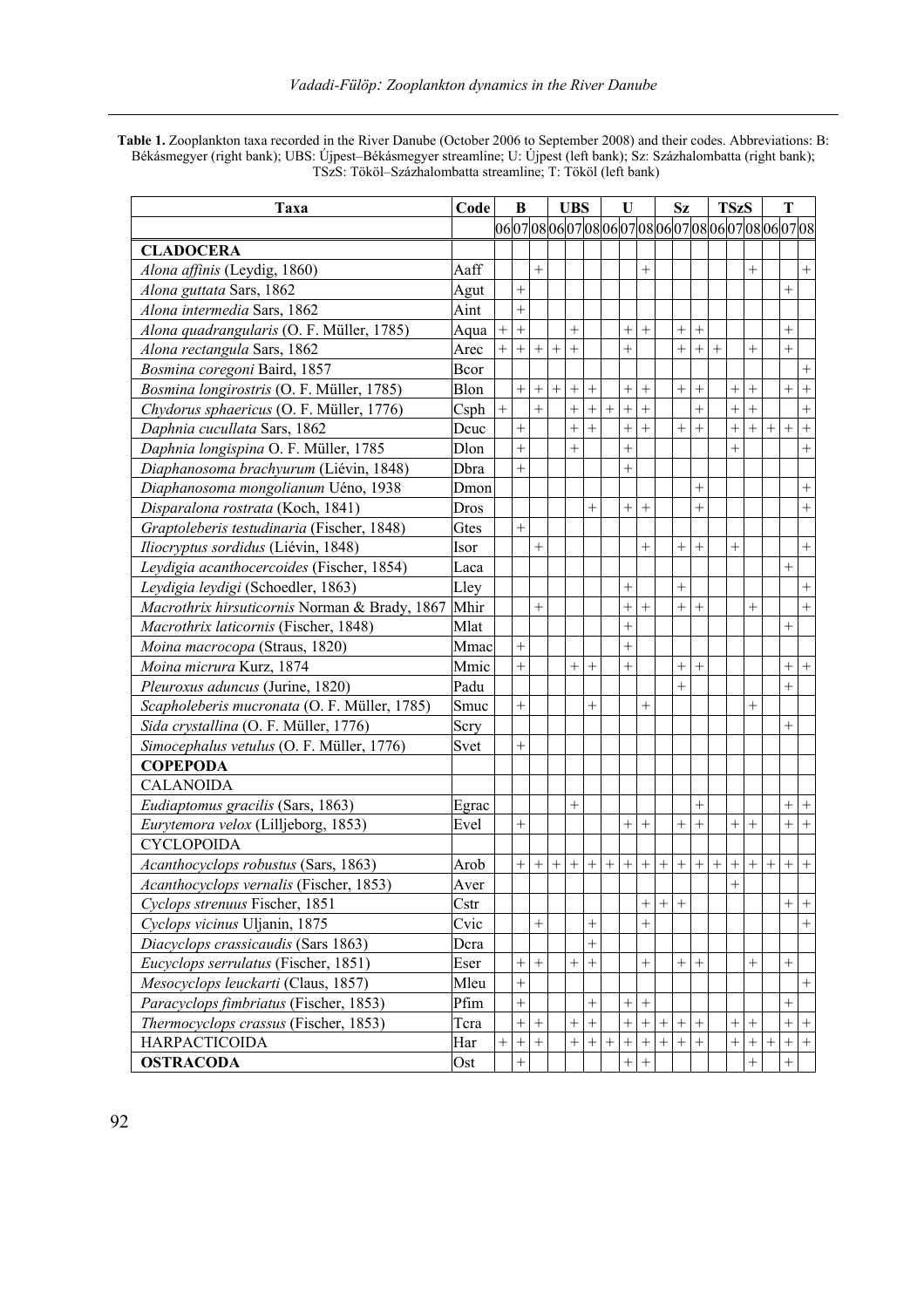| <b>Sampling site</b>                             | B     | UBS   | U     | <b>Sz</b> | <b>TSzS</b> |       |
|--------------------------------------------------|-------|-------|-------|-----------|-------------|-------|
| Average density (ind./100L)                      | 8,48  | 6,80  | 9,82  | 9.17      | 5,08        | 12,96 |
| Maximum density (ind./100L)                      | 87,00 | 49,00 | 43,00 | 46,00     | 22.00       | 60,00 |
| Taxa S                                           | 26,00 | 17,00 | 25,00 | 19,00     | 16,00       | 30,00 |
| Dominance D                                      | 0.23  | 0,13  | 0,08  | 0.11      | 0,13        | 0,14  |
| Shannon H                                        | 2,21  | 2,31  | 2,83  | 2,52      | 2,32        | 2,48  |
| Evenness e <sup><math>\triangle</math></sup> H/S | 0.35  | 0,59  | 0,68  | 0,66      | 0.64        | 0,40  |
| Berger-Parker                                    | 0,45  | 0,26  | 0.16  | 0,19      | 0.21        | 0,25  |

**Table 2.** Major ecological parameters of the zooplankton community (n = 44). Density data include nauplii as well. For the abbreviations of the sampling sites see Table 1



**Figure 3.** The percentage composition of the zooplankton community upstream Budapest. Results include data obtained from the streamline, left and right river banks (summed)

results of two different diversity indices. Shannon diversity values ranged within a relatively close interval (2.21–2.83), highest diversity and eveness values were measured at Újpest. Berger–Parker diversity peaked at Békásmegyer where the Shannon diversity was the lowest, which is due to the dominance of some species (dominance  $D =$ 

0.23). Based on the diversity t-test, sampling station Újpest (U) differed significantly from the others (U-B:  $t = 3.89$ ,  $p < 0.001$ , U-UBS:  $t = 3.77$ , p<0.001, U-Sz:  $t = 2.29$ ,  $p = 0.02318$ , U-TSzS:  $t =$ 3.68, p<0.001, U-T:  $t = 2.54$ ,  $p = 0.0156$ ). One more significant difference included Békásmegyer–Százhalombatta (t = 2.32, p =  $0.0214$ ).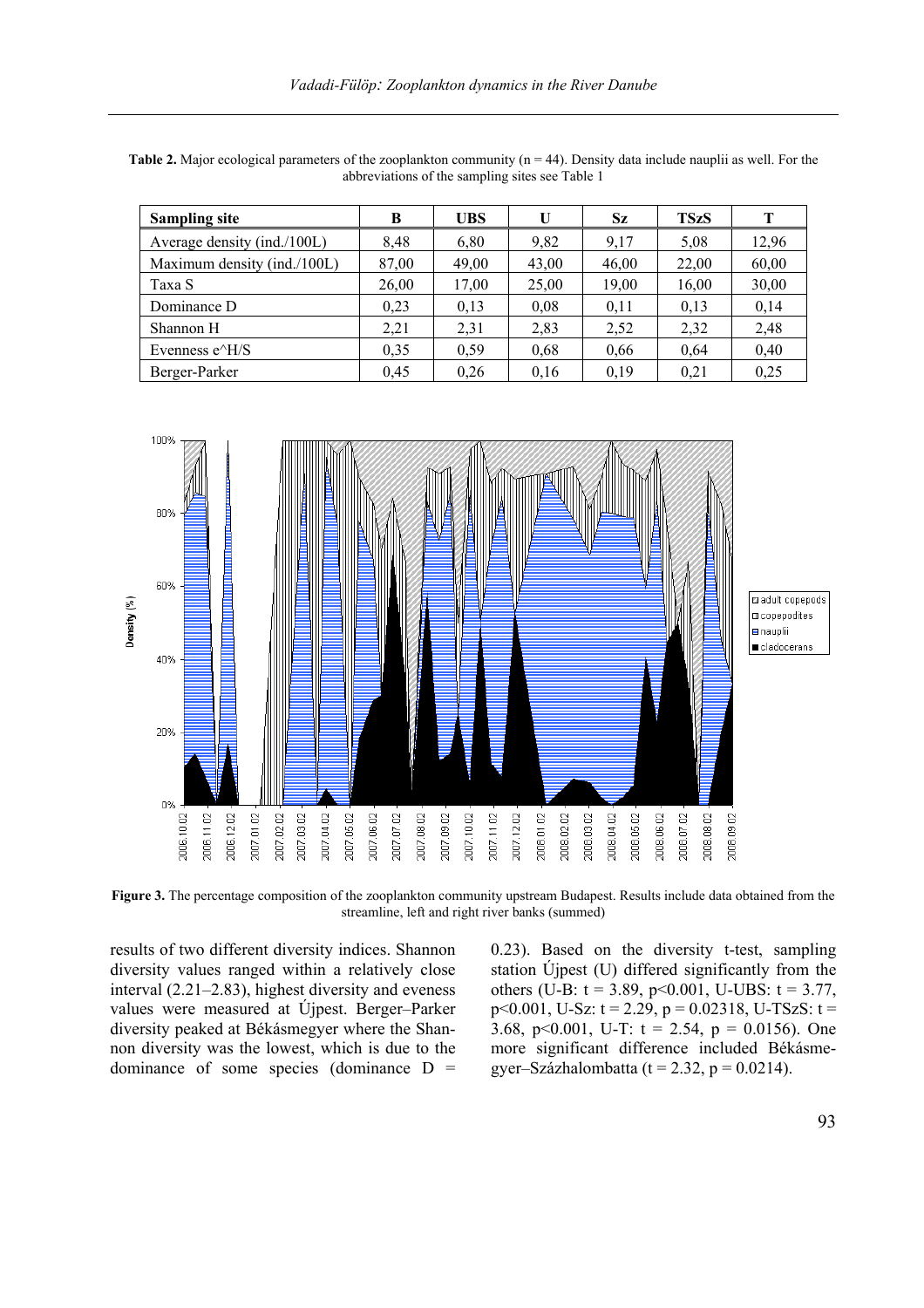The correspondence analysis (Fig. 5) suggests that the sampling site Békásmegyer, which is situated in the side arm of Szentendre, has specific features. The high individual numbers of *Moina micrura* and the presence of *Simocephalus vetulus, Alona guttata, Mesocyclops leuckarti, Graptoleberis testudinaria* are responsible for its separation. The sampling site Újpest (U) is also determined by the presence of several taxa. The sampling profile downstream of Budapest seems to form one group, although the sampling site Tököl (T) has some characteristic elements, e. g. *Bosmina coregoni, Sida crystallina* and it is dominated by *Thermocyclops crassus*.

Examining the temporal patterns of the zooplankton assemblage, no clear trajectory could be detected, however, there was a marked late winter-spring aspect (marked) with great similarities among samples. Samples taken in summer and autumn form a second group, but are far more dispersed (Fig. 6). Species number was low during the winter and increased in late spring, then remained relatively high during the summer months and decreased in autumn. Total abundance, however, peaked in spring of 2008 and in summer of 2007. The seasonal dynamics can be characterized by two population peaks within the year, the first in May–June, the second in August– September.

The seasonal patterns were similar between the upstream and downstream sections, with a positive correlation of the zooplankton community density between the two sampling profiles over the study period ( $r = 0.58$ ;  $p < 0.001$ ). A strong positive correlation was detected between water temperature and zooplankton density at Tököl-Százhalombatta ( $r = 0.35$ ;  $p = 0.0178$ ), but not at Újpest-Békásmegyer, however, zooplankton density without nauplii was positively related to water temperature ( $r = 0.42$ ;  $p = 0.004$ ). Zooplankton density (without nauplii) was positively correlated with water level  $(r = 0.32; p = 0.0303)$  and discharge ( $r = 0.32$ ;  $p = 0.0307$ ) and negatively correlated with water residence time ( $r = 0.32$ ;  $p =$ 0.0305) at the upstream section. However, these relationships were not significant at the downstream profile.

## **DISCUSSION**

The time available for zooplankton to develop was esimated at 48–58 days (an estimate of the time the water has been in the river system) assuming that plankton drifts with the current passively. During this time 5 generations of cladocerans and 1 or 2 generations of copepods may develop (Naidenow, 1998). The growth is supposed to depend on the hydrological regime (increased residence time favours zooplankton, that is zooplankton benefits from low water velocity). This is not only due to the mechanical effect of the drift, but it is connected with the fact, that suspended matters have a negative impact on planktonic crustaceans (Zsuga *et al*., 2004; Gulyás, 2002;). However, we have found a negative relationship between water residence time and zooplankton density and a positive relationship between water discharge and zooplankton density, which strongly suggests that zooplankton production in the main channel is of minor importance, which is consistent with the findings of Reckendorfer *et al*. (1999). Floodplain areas and adjacent water bodies seem to be rather important sources of plankton biomass (Saunders & Lewis, 1989; Naidenow 1998; Schiemer *et al*. 2001; Zsuga *et al*., 2004). The positive correlation of zooplankton density with water level also seems to support this hypothesis. According to Reckendorfer *et al*. (1999), the physical interaction of flow regime and river margin morphology determines the availability of inshore storage zones and the rate at which plankton are added to the main river channel.

The dominant species that were found in the present study in the main channel (*Acanthocyclops robustus, Bosmina longirostris*) are consistent with the findings of Bothár (1985, 1988 b, 1994) and Gulyás (1994, 1995, 2002), however, the relatively large contributions of *Thermocyclops crassus* and Harpacticoida are new. Two thermophyl species, *Thermocyclops crassus* and *Moina micrura* are reported to become abundant in the River Danube since 1971 (Bothár, 1975), but they were regarded only as secondary species at Göd (rkm 1669) (Bothár, 1985). The relatively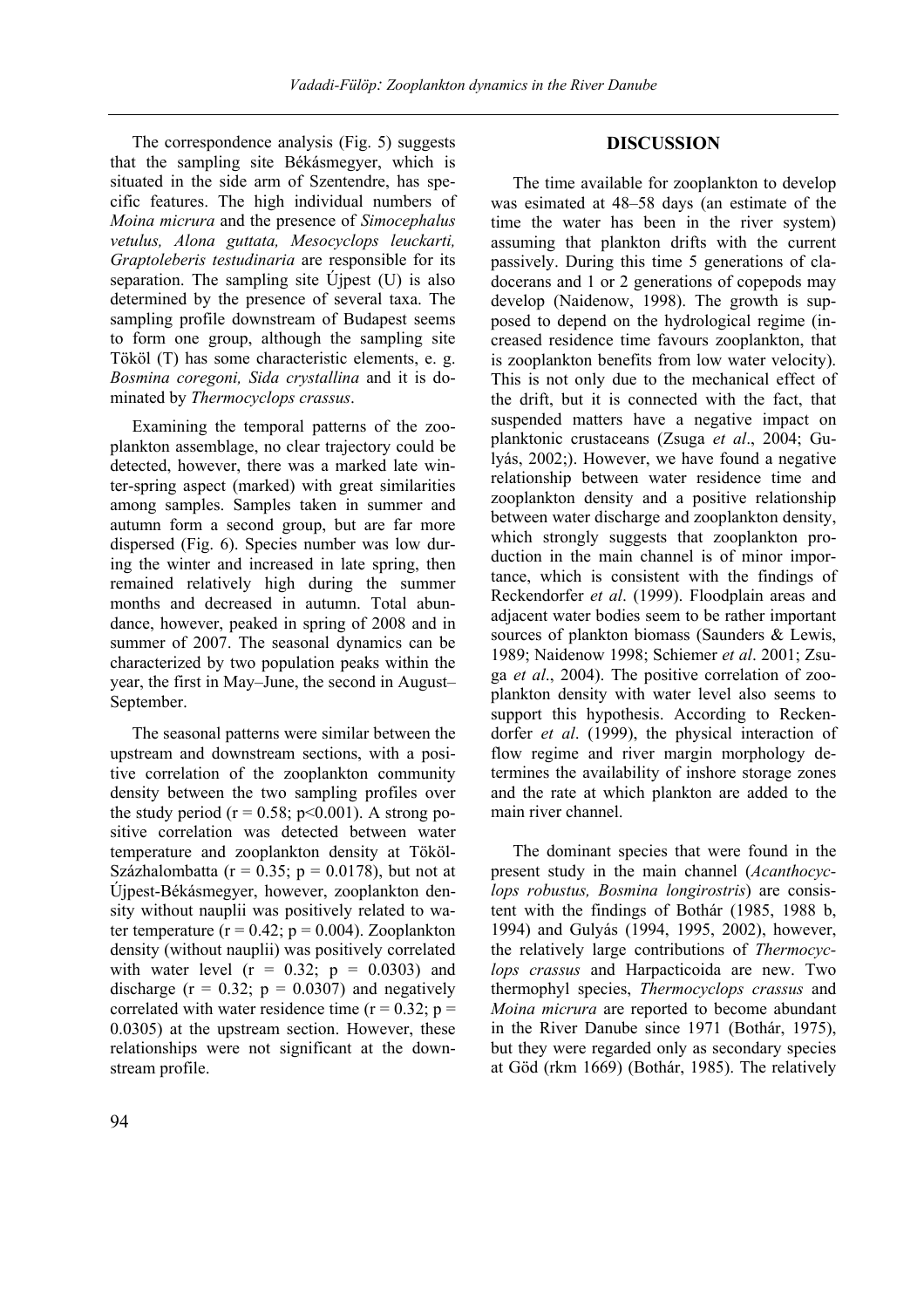

**Figure 4.** The percentage composition of the zooplankton community downstream Budapest. Results include data obtained from the streamline, left and right river banks (summed)

large frequency and abundance of *Thermocyclops crassus* may be related to the changing hydrological regime and increased temperature. Beyond the above-mentioned, there is no evidence of any significant long-term changes in species composition. The population peaks observed in the present study (May–June, August–September) are in line with the results of Bothár (1985, 1978), Bothár and Kiss (1990) and Gulyás (1995). Regarding densities, the examined river stretch was poor in plankton, the individual numbers were similar to the findings of Bothár *et al*. (1971) and Bothár (1978) at Újpest–Békásmegyer in the 1970s, at Adony (1598 rkm) in the 1980s (Bothár, 1988b), but not to that of Göd (Bothár, 1994). In quantitative aspect, contrasting my results to that of Gulyás (1994, 1995, 1997) is not meaningful since the author presented the overall densities (with rotifers).

There were no remarkable differences between the upstream and downstream sections, only copepod density increased downstream. This does not support the hypothesis that municipal and industrial wastewaters of the capital may create significant impact on zooplankton assemblages downstream Budapest. Bothár (1988) has observed lower maximum densities and different seasonal dynamics patterns downstream of Budapest. According to the author, these differences can be explained by the effects of wastewaters and changed stream conditions due to the regulated river bed and the side arm of Szentendre. Nevertheless, Gulyás (1997) has not found any remarkable differences between the upstream and downstream sections. Although the examined river stretch is poor in planktonic crustaceans, the recorded species and their contributions to the total density suggest that the river has a moderately rich fauna with several tichoplanktonic elements. The latter also implies for the significance of inshore storage zones.

The spatial distribution of zooplankton across the river was not equal, the streamline was characterized with lower densities and lower number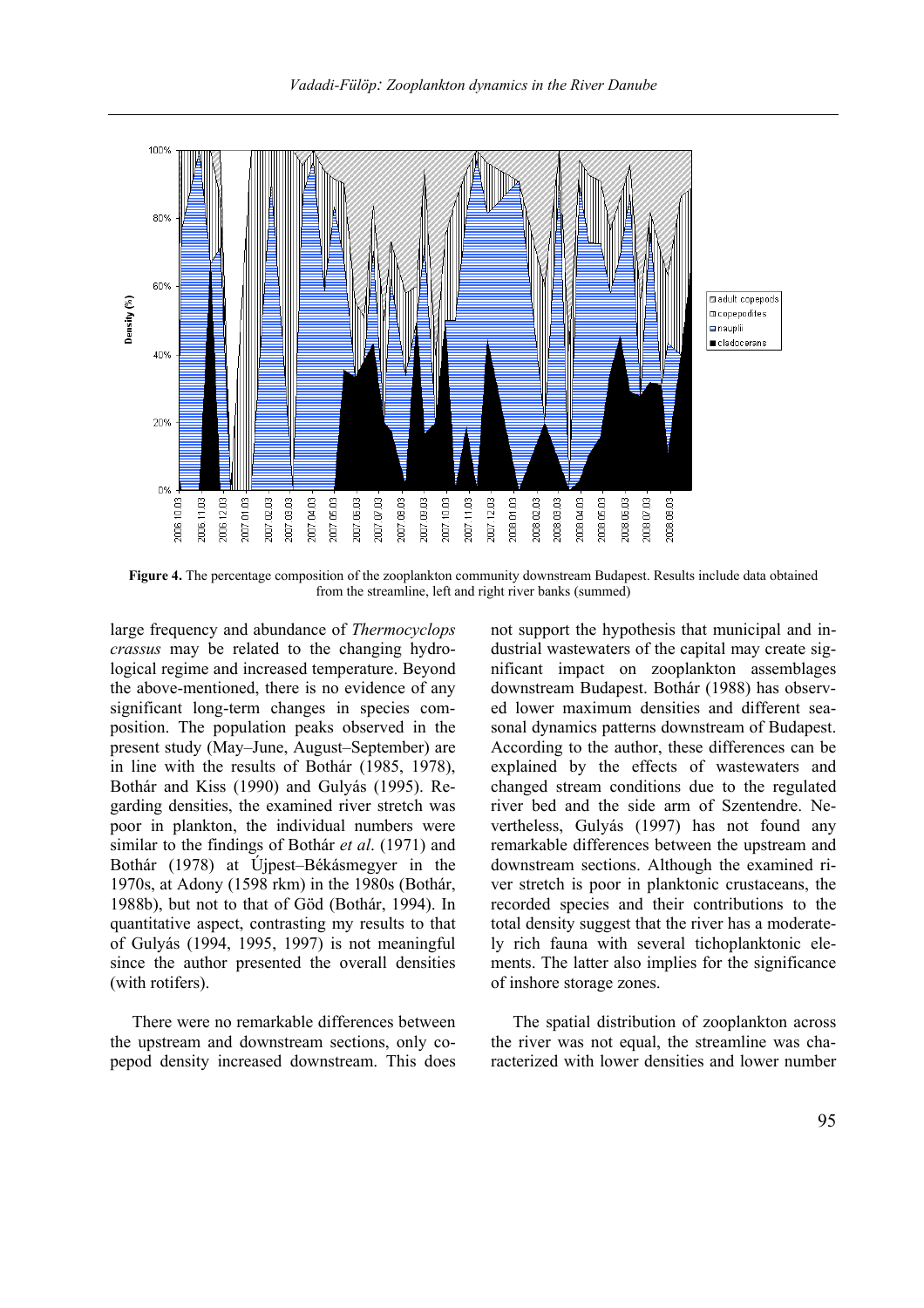

**Figure 5.** Biplot of the correspondence analysis. Codes of the taxa are presented in Table 1. Abbreviations of the sampling sites: B-Békásmegyer; UBS-Újpest-Békásmegyer streamline; U-Újpest; Sz-Százhalombatta; TSzS-Tököl-Százhalombatta streamline; T-Tököl



Figure 6. NMDS plot of the samples. Numbers represent the months: 1-January; 2-February etc.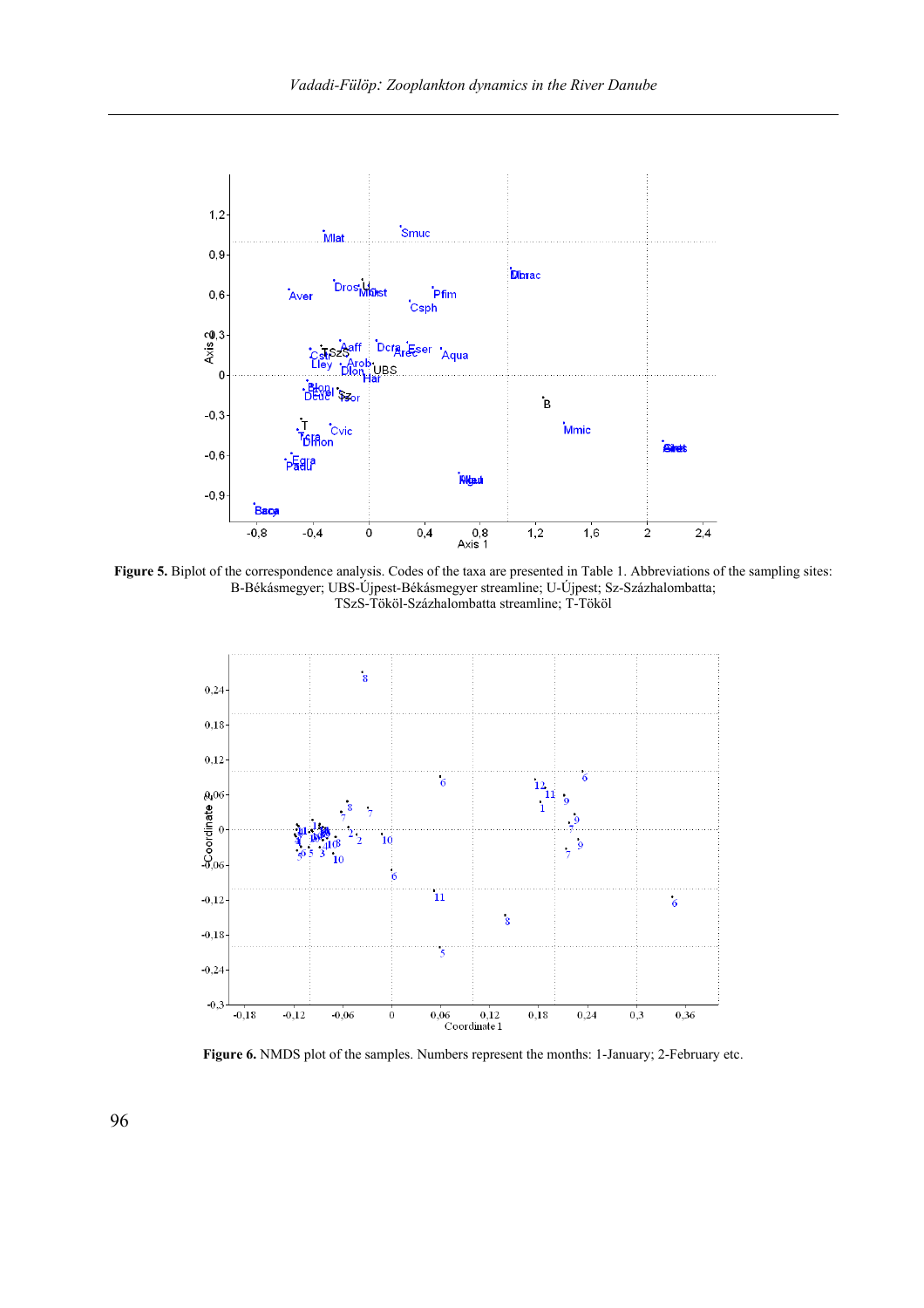of taxa. Similarly, densities were often found to be higher nearshore (Bothár, 1978, 1985; Thorp *et al*., 1994; Mitsuka & Henry, 2002).

In summary, my results pointed out the evidence of spatial heterogeneity across the river, however, save adult copepods no major difference was detected between the upstream and downstream sampling profiles. The author stresses the importance of adjacent lentic areas as sources of planktonic crustaceans.

**Acknowledgements**. I am indepted to Árpád Berczik, Katalin Bodolai, Mária Dinka, Levente Hufnagel, György Jablonszky and Katalin Zsuga for their help. I thank the crews of the ferries of Tököl–Százhalombatta and Újpest– Békásmegyer for their assistance in sampling. Finally, I am grateful for support of the Environmental and Water Research Institute (VITUKI).

#### **REFERENCES**

- AMOROS, C. (1984): Crustacées cladocères. Introduction pratique à la systématique des organismes des eaux continentales françaises. *Bulletin Mensuel de la Société Linnéenne de Lyon*, 53: 1–63.
- BOTHÁR, A. (1968): Untersuchungen des Donauplanktons an Entomostraca während der grossen Überschwemmung im Jahre 1965. Danubialia Hungarica XLVIII. *Annales Universitatis Scientiarum Budapestinensis Sectio Biologica*, 9-10: 87–98.
- BOTHÁR, A. (1972): Hydrobiologische Untersuchungen im Nebenarm der Donau bei Göd. Danubialia Hungarica LXII. *Annales Universitatis Scientiarum Budapestinensis Sectio Biologica,* 13: 9–23.
- BOTHÁR, A. (1973): Planktologische Ergebnisse einer Studienreise an der Donau zwischen Budapest und Turnu Severin. *16. Arbeitstagung der IAD, Bratislava, p. 9.*
- BOTHÁR, A. (1975): Die Änderungen der Crustacea-Gemeinschaften des Planktons aufgrund der im Donauabschnitt von Göd (Stromkm 1669) durchgeführten Untersuchungen. Danubialia Hungarica LXXVIII. *Annales Universitatis Scientiarum Budapestinensis Sectio Biologica,* 17: 137–146.
- BOTHÁR, A. (1978): Crustacea-Planktonuntersuchungen im Donauabschnitt zwischen Szob und Nagymaros (Stromkm 1707–1656). Danubialia Hungarica LXXXVIII. *Annales Universitatis Scientiarum Budapestinensis Sectio Biologica,* 20-21: 249–259.
- BOTHÁR, A. (1982): Die Entwicklung des Zooplanktons und –benthos unter dem Einfluss des Ab-

wassers. *Schweizerische Zeitschrift für Hydrologie*, 44 (2): 230-242.

- BOTHÁR, A. (1985): Die qualitative und quantitative Verbreitung der planktonischen Crustaceen im ungarischen Donauabschnitt von 1965–1985. 25. Arbeitstagung der IAD, Bratislava, *Wissenschaftliche Kurzreferate*: 283–287.
- BOTHÁR, A. (1988a): Results of long-term zooplankton investigations in the River Danube, Hungary. *Verhandlung Internationale Vereinigung Limnologie,* 23: 1340–1343.
- BOTHÁR, A. (1988b): Quantitative und qualitative Zooplanktonuntersuchungen im Donauabschnitt oberhalb und unterhalb von Budapest I. J. 1987. 27. Arbeitstagung der IAD, Mamaia/Romania, *Wissenschaftliche Kurzreferate*: 179–182.
- BOTHÁR, A. (1994): Qualitative und quantitative Planktonuntersuchungen in der Donau bei Göd/ Ungarn (1669 Stromkm) II. Zooplankton. 30. Arbeitstagung der IAD, Zuoz/Schweiz, *Wissenschaftliche Kurzreferate*: 41–44.
- BOTHÁR, A. (1996): Die lang- und kurzfristigen Änderungen in der Gestaltung des Zooplanktons (Cladocera, Copepoda) der Donau – Probeentnahmestrategien. *Limnologische Berichte Donau* 1996. Band 1., 201–206.
- BOTHÁR, A., DVIHALLY, ZS. T., KOZMA, E. V. (1971): Hydrobiologische Untersuchungen im Donauabschnitt zwischen Nagymaros und Megyer (Stromkm 1695–1656). Danubialia Hungarica, LVII. *Annales Universitatis Scientiarum Budapestinensis Sectio Biologica*, 3: 5–18.
- BOTHÁR, A., KISS, K. T. (1990): Phytoplankton and Zooplankton (Cladocera, Copepoda) relationship in the eutrophicated river Danube. Danubialia Hungarica CXI. *Hydrobiologia*, 191: 165–171.
- DUDICH, E. (1967): Systematisches Verzeichnis der Tierwelt der Donau mit einer zusammenfassenden Erläuterung. In: Liepolt, R. (ed.): Limnologie der Donau, 3: 4–69. *Stuttgart*.
- DUSSART, B. (1969): *Les Copepodes des Eaux Continentales II: Cyclopoides et Biologie.* Ed. *N. Boubee & Cie, Paris*, pp. 292.
- ÉBER, Z. (1955): Plankton of the rivers in the Carpathian Basin. (In Hungarian). *Hidrológiai Közlöny*, 35 (1-2): 66–72.
- EINSLE, U. (1993): *Crustacea, Copepoda: Calanoida und Cyclopoida.* In: Schwoerbel, J & P. Zwick (eds): Süsswasserfauna von Mitteleuropa, Bd. 8, Heft 4, Teil 1, *Gustav Fischer Verlag, Stuttgart,* pp. 208.
- GULYÁS, P. (1994): Studies on the rotatorian and crustacean plankton in the Hungarian section of the